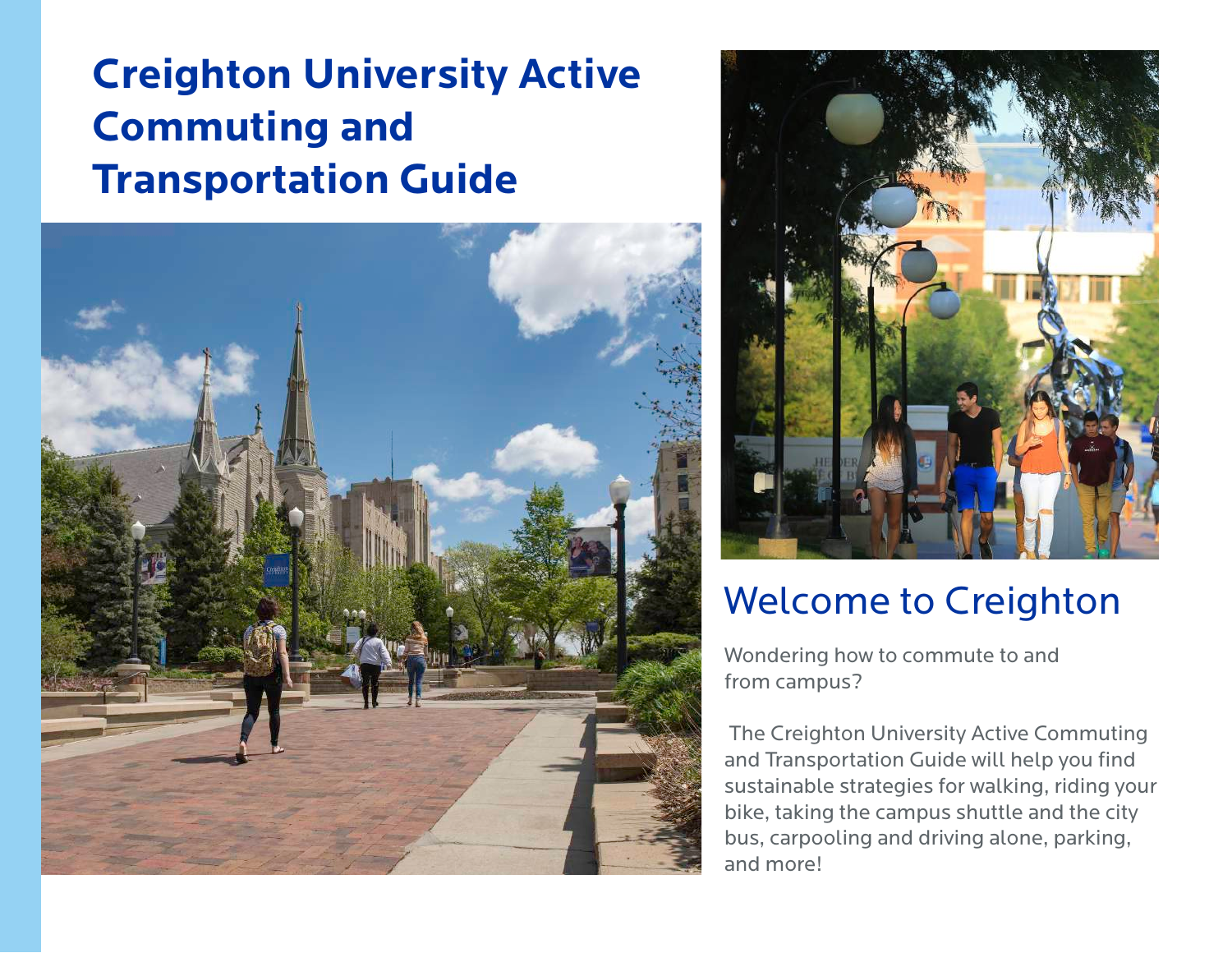## Commuting to and from Campus

## Walking

Omaha is a great city for walking. At 12 blocks per mile, you can walk an Omaha block in a New York minute! According to WalkScore.com, it takes about 15 minutes by walking, 4 minutes by biking, and 2 minutes by driving to get to downtown Omaha from campus.

Enter your address into [WalkScore.com](https://www.walkscore.com)  and see how far you can commute in a given timeframe by walking, riding your bike, taking the bus, and driving.

### **Biking**

There are a few hills in town, but riding your bike is a great way to get to campus while also keeping up with your fitness and reducing greenhouse gas emissions by not driving to campus. Bike racks are available outside all of our residence halls and many of our campus buildings. Check out our [bike rack map](https://www.creighton.edu/fileadmin/user/sustainability/docs/CampusBikeRacks_2015.pdf) to see where you can park your bike.

To explore beyond campus, use the [Omaha Metropolitan Area Bicycle Map.](http://mapacog.org/data-maps/omaha-metropolitan-area-bicycle-map/)

Don't have a bike? Heartland B-cycle has you covered! With stations near campus, you can rent bicycles and get to popular areas of town.

Community Bike Project Omaha (CBPO) is less than a mile away from campus and can help you with your bicycling needs. CBPO has an Earn-a-Bike Program, where you can volunteer, pay a small fee for supplies, choose a bike and refurbish it with shop mechanics. Not only will you have a bike to call your own, but you will also learn fundamental bicycle maintenance and repair skills.





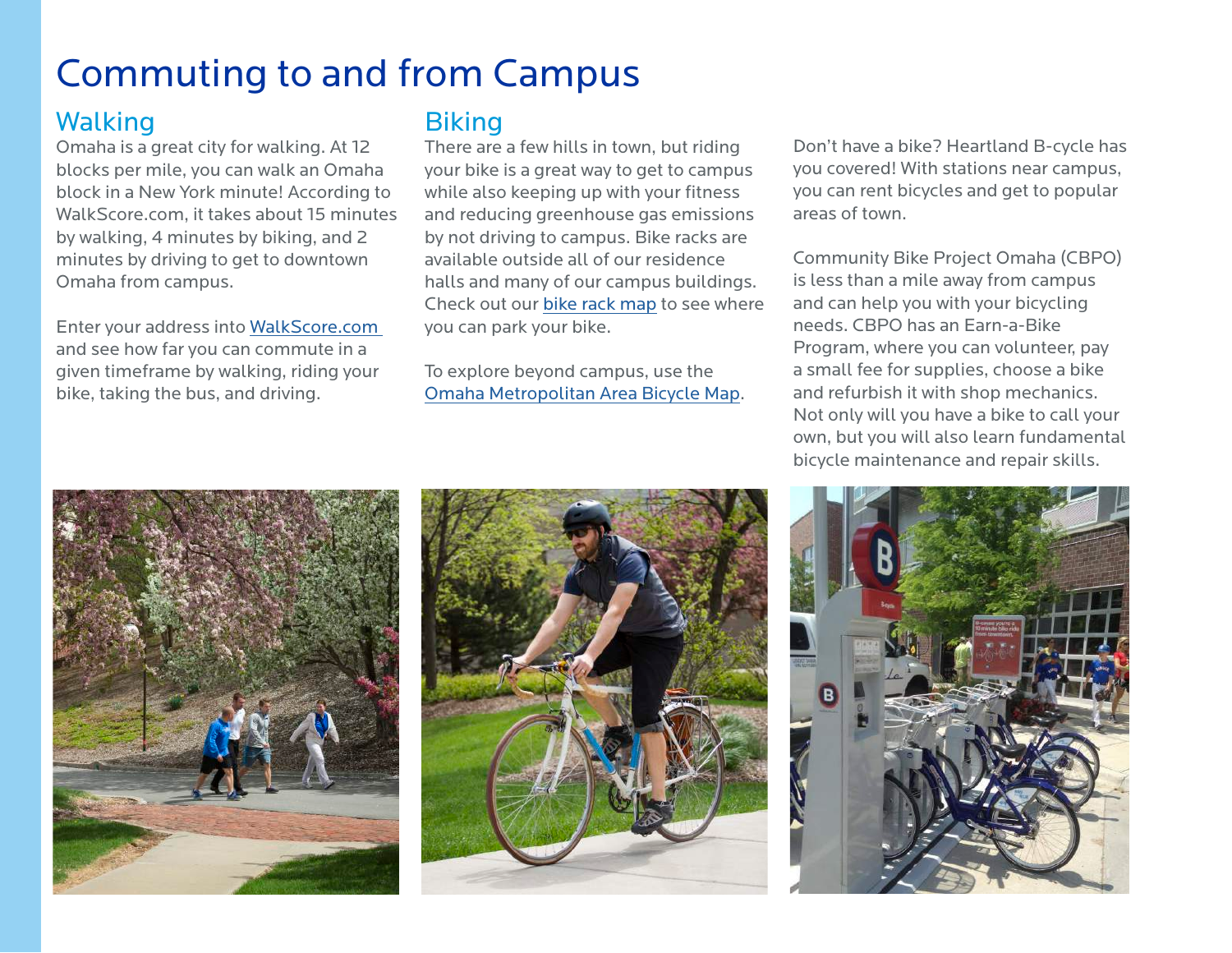## City Bus

Six Metro bus routes service the Creighton University area. Metro's [Plan](http://www.ometro.com)  [Your Trip](http://www.ometro.com) tool makes using the bus simple. New to riding the city bus? Check out Metro's [How to Ride Video](http://www.ometro.com/index.php/rider-guide/how-to-ride/) to learn how easy it is to commute via bus.

## Zipcar®

Why bring a car to campus when you have 24/7 access to Zipcar? Creighton Students Union (CSU) partners with Zipcar to provide you with convenient, affordable and eco-friendly transportation options. To use Zipcars, register as a member, reserve a car online or over the phone, use your Zipcard to enter the car, and drive away!

Cars are to be returned to the same location where you picked them up. Creighton hosts four Zipcars during the academic year and two during the summer. Zipcars are located in the visitor parking lot off of 24th Street. To join Zipcar, visit [zipcar.com/creighton.](https://www.zipcar.com/universities/creighton-university) More information is available on the CSU [website](https://www.creighton.edu/csu/zipcarcarsharingprogram/). Program is available for students, faculty, and staff.

### **Transit Access**

Click on the bus route icon to see its map and schedule.



#### **EAST/WEST** Frequency:

15 min. peak 30 min. off peak



#### **EAST/WEST**

Frequency: Every 15 min.



#### **NORTH/SOUTH**

Frequency: Every 30 min.



**NORTH/SOUTH** Frequency:

Every 15 min.



**EAST/WEST EXPRESS** Frequency: Peak only

### zipcar a different degree of freedom

Zipcar for Universities offers the convenience of car ownership without the hassles of having a car on campus.



| <b>VEHICLE</b>                   | <b>HOURLY</b><br><b>RATE M-F</b> | <b>HOURLY</b><br><b>RATE S-S</b> | <b>DAILY RATE</b><br><b>M-THUR</b> | <b>DAILY RATE</b><br><b>F-SUN</b> |
|----------------------------------|----------------------------------|----------------------------------|------------------------------------|-----------------------------------|
| <b>FORD</b><br><b>MODELS</b>     | \$7.50                           | \$8.50                           | \$69                               | 577                               |
| <b>NON-FORD</b><br><b>MODELS</b> | \$8.50                           | \$9.50                           | \$69                               | 577                               |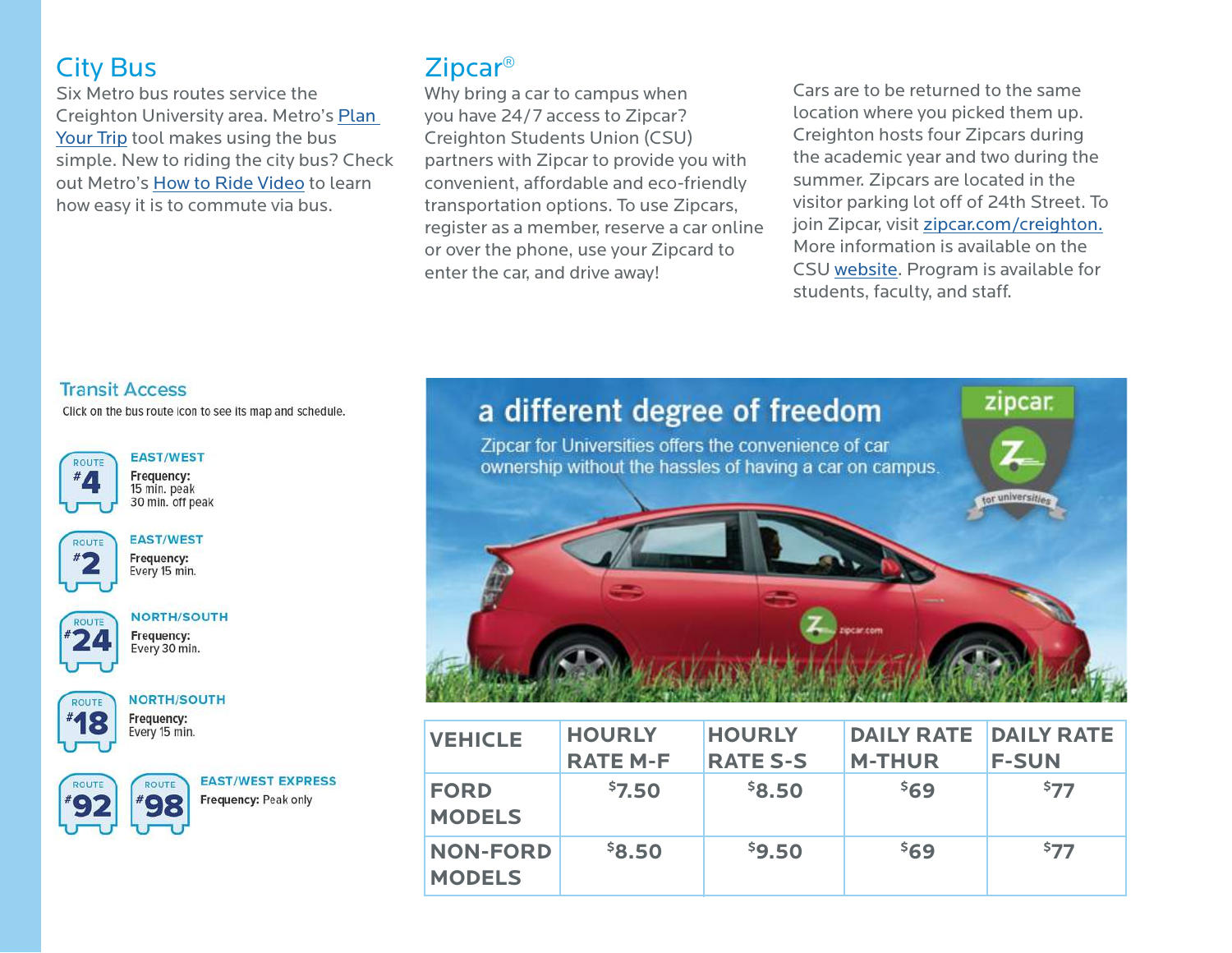## **Carpooling**

Data from our 2018 Parking and Transportation survey shows that 73% of students, faculty and staff live in a zip code with 30 or more individuals commuting to Creighton.

Carpooling with friends and colleagues reduces the amount of single-occupancy cars on the road and in campus parking lots. By carpooling, you are reducing our carbon footprint and improving the social connections at Creighton.

With moveable parking passes, carpooling is more convenient! Now passes can be easily moved between vehicles.

## Creighton Shuttle

East and West shuttles run concurrently throughout the day and evening hours to link all corners of campus and destinations in between. A third shuttle, the Burt Street shuttle, transports employees and students to and from parking lots on Burt Street. Shuttle schedules are available [online](https://www.creighton.edu/admin/shuttleservices/) or on your mobile device with the

[iCreighton App.](https://doit.creighton.edu/voice-video-web-and-mobile-apps/creighton-mobile/icreighton-app)

## Van and Shuttle Rentals

Shuttle Services has you covered for your events and trips both in and out of town! Rates and reservation information are available [online](https://www.creighton.edu/admin/shuttleservices/vanandshuttlerental/). Questions or concerns? Please call Mike Willey at 402.280.7610 or email [mwilley@creighton.edu](mailto:mwilley@creighton.edu)

## **JayRide**

If you need late night transportation, JayRide will be there. Call 402.546.TAXI (8294) between the hours of 9.pm. and 2 a.m. and JayRide will pick you up at your location. After 2:06 a.m., call Public Safety at 402.280.2104 for transportation.

## Taxis, Ubers, Lyfts

In addition to rideshare services such as Uber and Lyft, there are five [taxi services](https://www.creighton.edu/admin/shuttleservices/busandtaxiservice/) in the city of Omaha. Popular drop-off addresses are provided below for your convenience.

- Deglman Circle: 600 N. 24th Street, Omaha, NE 68178
- Harper Center: 602 N. 20th Street, Omaha, NE 68178

## Driving Alone

If you choose to drive to campus alone, please see parking information below.

### Zip Code

73% of students, faculty and staff live in ZIP code with 30 or more individuals also commuting to Creighton.

#### " Per our survey

71% of students faculty and staff believe Creighton is a community leader and should model healthy behavior through active commuting.

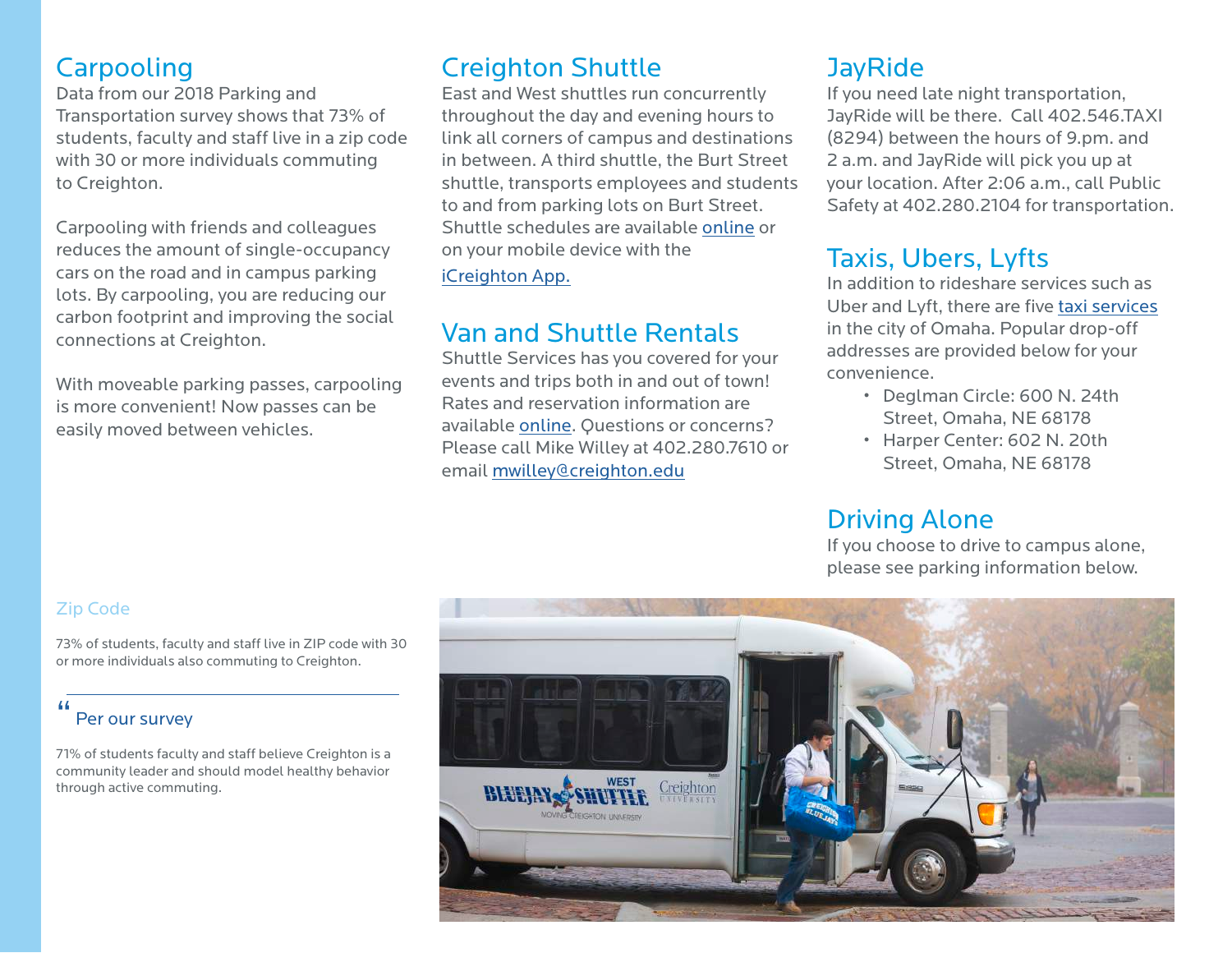## Parking

## Parking Passes

Students, faculty and staff can purchase annual, monthly or weekly parking passes. Parking passes are valid from September 1 to August 31. Student parking passes are designated in green. Faculty and staff passes are designated in blue. Students can purchase parking passes through their [Nest account.](https://thenest.creighton.edu/PROD/twbkwbis.P_GenMenu?name=homepage) Faculty and staff parking passes can be purchased by logging into [BLUE](https://doit.creighton.edu/parking-permits/). Pricing and more information about parking passes can be found on the Public Safety [website.](https://www.creighton.edu/admin/publicsafety/parkinginformation/)

## Parking Lots

Creighton has a variety of student, faculty and staff, visitor and patient parking lots. Please see our [Interactive Google Map](http://radlab.creighton.edu/radlab_maps/cumap/cumap.html) for locations. Click on the navigation tab located on the righthand side of the map. Then select "Campus Parking." Click on the lots to see whether they are designated for students or faculty and staff.

### Visitor Parking

Parking for visitors is free and can be found in two locations:

- Northeast corner of 24th and Cass Streets
- South side of the Harper Center, off of 20th Street and between Burt and

Cass Streets

## Garage Parking

University ID cards and parking permits are required for all garages. Students may park on specific levels of our parking garages:

- 20th Street Garage: Levels 1 and 2
- 24th Street Garage: Levels 2 and 3
- 30th Street Garage: Level 2

Faculty and staff may park on:

- 20th Street Garage: Top deck only
- 24th Street Garage: Top deck and bottom levels
- 30th Street Garage: Bottom levels only

## Electric Vehicle Charging Stations

If you have an electrical vehicle and need a charge while on campus, we have two charging stations for you:

- 24th Street Garage: Lowest Level on the West side
- 20th Street Garage

## Motorcycle Parking

Motorcycles may be parked near bicycle racks and do not require a permit. If you would like to park your motorcycle in a parking space, you must purchase and properly display a Creighton parking permit.

### Restricted Areas

Please do not park in the following areas:

- Deglman Circle or east drive of the Harper Center. These areas are for drop-off and pick-up only.
- Handicapped spaces. Only vehicles with stateissued handicapped permits or licenses may park in these spaces.
- Fire lanes, fire hydrants, gate arms or any garage doors.
- Grass or landscaped areas.
- Spaces reserved for the President, Vice Presidents, Vice Provosts, Deans or Jesuits.